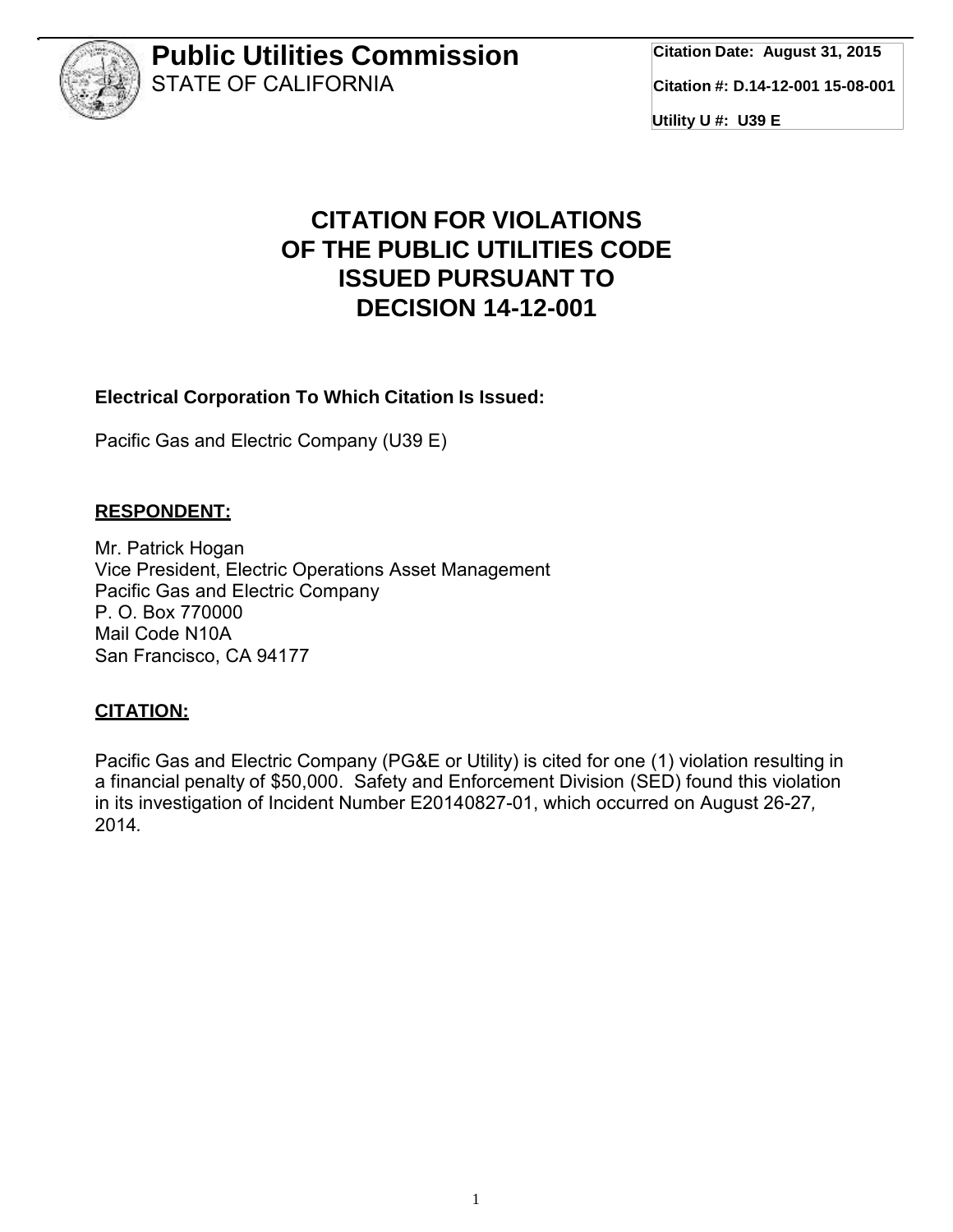

### **VIOLATIONS:**

PG&E is cited with having violated the Public Utilities Code, as described below. The violation occurred on August 27, 2014.

#### **1. Public Utilities Code Section 451**

Every public utility shall furnish and maintain such adequate, efficient, just, and reasonable service, instrumentalities, equipment, and facilities, including telephone facilities, as defined in Section 54.1 of the Civil Code, as are necesary (sic) to promote the safety, health, comfort, and convenience of its patrons, employees, and the public.

Prior to this incident, PG&E was attacked by gun fire on April 16, 2013. Gaps in security management were identified after the attack and countermeasures should have been properly implemented by PG&E.

On August 26-27, 2014, PG&E security management had multiple opportunities to identify an intrusion, but did not adequately respond to alarm activity that occurred through the night. PG&E was not aware of the break in until the next morning, when PG&E construction workers noticed cuts in the perimeter fence. Therefore, PG&E is in violation of Public Utilities Code Section 451.

### **ENCLOSURES:**

The following enclosures were used to establish the findings of fact:

- 1. *Enclosure 1 – SED Incident Investigation Report, dated August 26, 2015*
- 2. *Enclosure 2 – PG&E Data Response 1 (DR1408281), Request date August 28, 2014*
- 3. *Enclosure 3 – PG&E Root Cause Analysis (RCA)*
- 4. *Enclosure 4 – PG&E Data Response 2, Request date March 20, 2015*
- 5. *Enclosure 5 – PG&E Data Response 2, Supplement, Request date March 20, 2015*

#### **STATEMENT OF FACTS:**

The above violations are documented in the attached *Enclosure 1 – SED Incident Investigation Report* which is based on the following: SED's evidence collected at the scene of the incident, SED's review of PG&E's Root Cause Analysis, and review of PG&E Data Responses 1 and 2.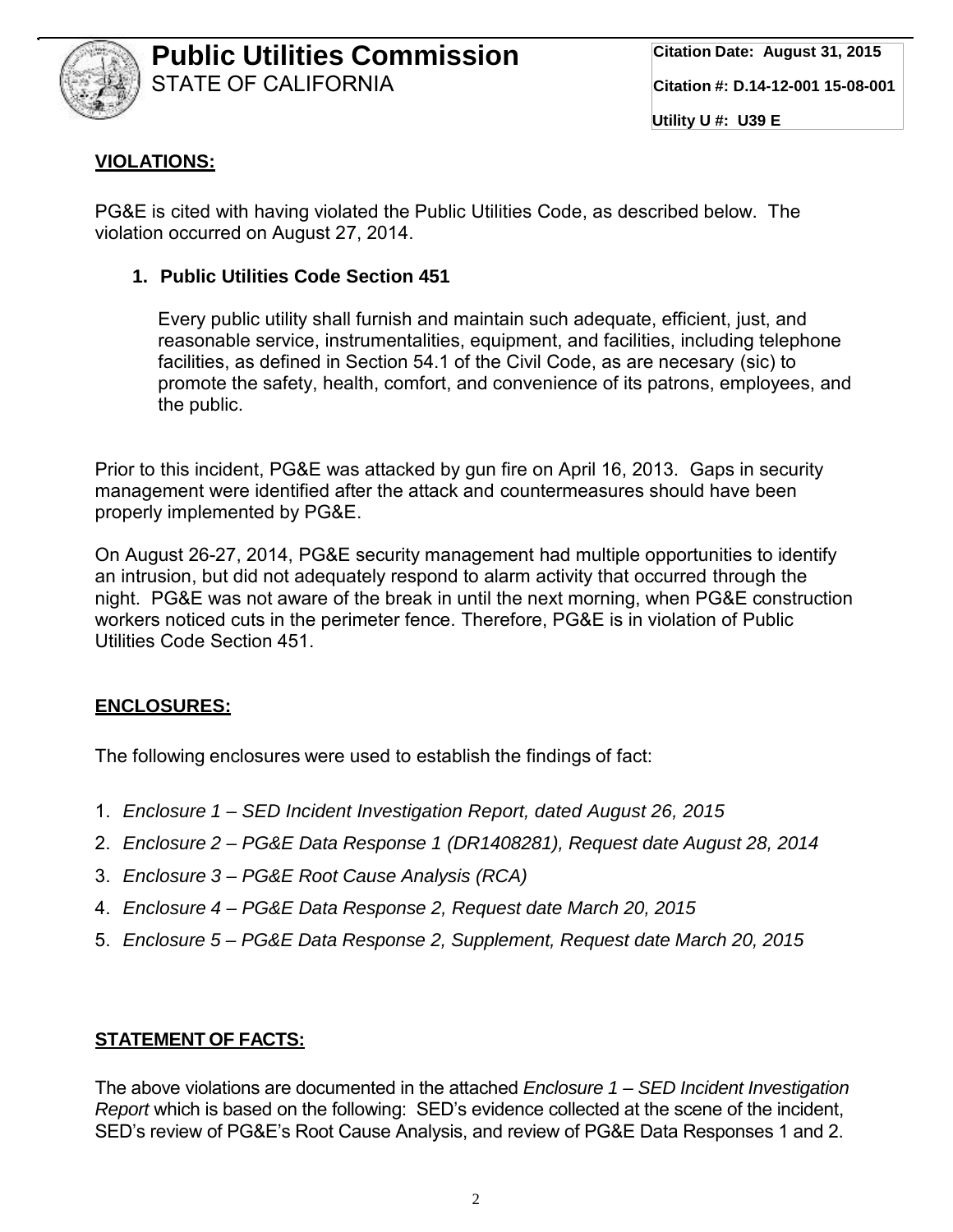

## **SED CITATION ANALYSIS**

| <b>Element</b>                                                      | <b>Staff Finding</b>                                                                                                                                                                                                                                                                                        |
|---------------------------------------------------------------------|-------------------------------------------------------------------------------------------------------------------------------------------------------------------------------------------------------------------------------------------------------------------------------------------------------------|
| Number of violation(s) and duration of<br>violation(s)              | One violation of Public Utilities Code<br>Section 451 on 8/27/14 for failing to<br>properly respond to alarm activity.                                                                                                                                                                                      |
| Severity of the offense: overall level of risk<br>of violation(s)   | The incident resulted in a loss of<br>equipment and did not result in an outage.                                                                                                                                                                                                                            |
| The conduct of the utility before, during,<br>and after the offense | PG&E made a commitment to protect the<br>critical substations from these types of<br>intrusions after the attack on Metcalf<br>substation which occurred on 4/16/13.                                                                                                                                        |
| Previous occurrence of similar violations                           | None                                                                                                                                                                                                                                                                                                        |
| by the utility                                                      |                                                                                                                                                                                                                                                                                                             |
| Self-reporting of the violation                                     | No; SED found the violations during<br>investigation of the incident. (Per D.14-12-<br>001, consideration of self-reporting as a<br>mitigating factor is not applicable in<br>incidents involving an injury.)                                                                                               |
| Indication of the violation(s) being willful                        | No indication of willful violation.                                                                                                                                                                                                                                                                         |
| Actions taken by the utility to address the<br>violation(s)         | After the incident, the utility completed<br>construction of the perimeter wall around<br>Metcalf substation. The Commission<br>ordered PG&E to conduct a Root Cause<br>Analysis. In the RCA, PG&E identified<br><i>items that would improve the physical</i><br>security at Metcalf and planned due dates. |
| Associated safety related condition                                 |                                                                                                                                                                                                                                                                                                             |
| Financial resources of the utility                                  | 5.4 million electric customers; 4.3 million<br>natural gas customers; \$7.094 billion<br>authorized General Rate Case revenues<br>for test year 2014.                                                                                                                                                       |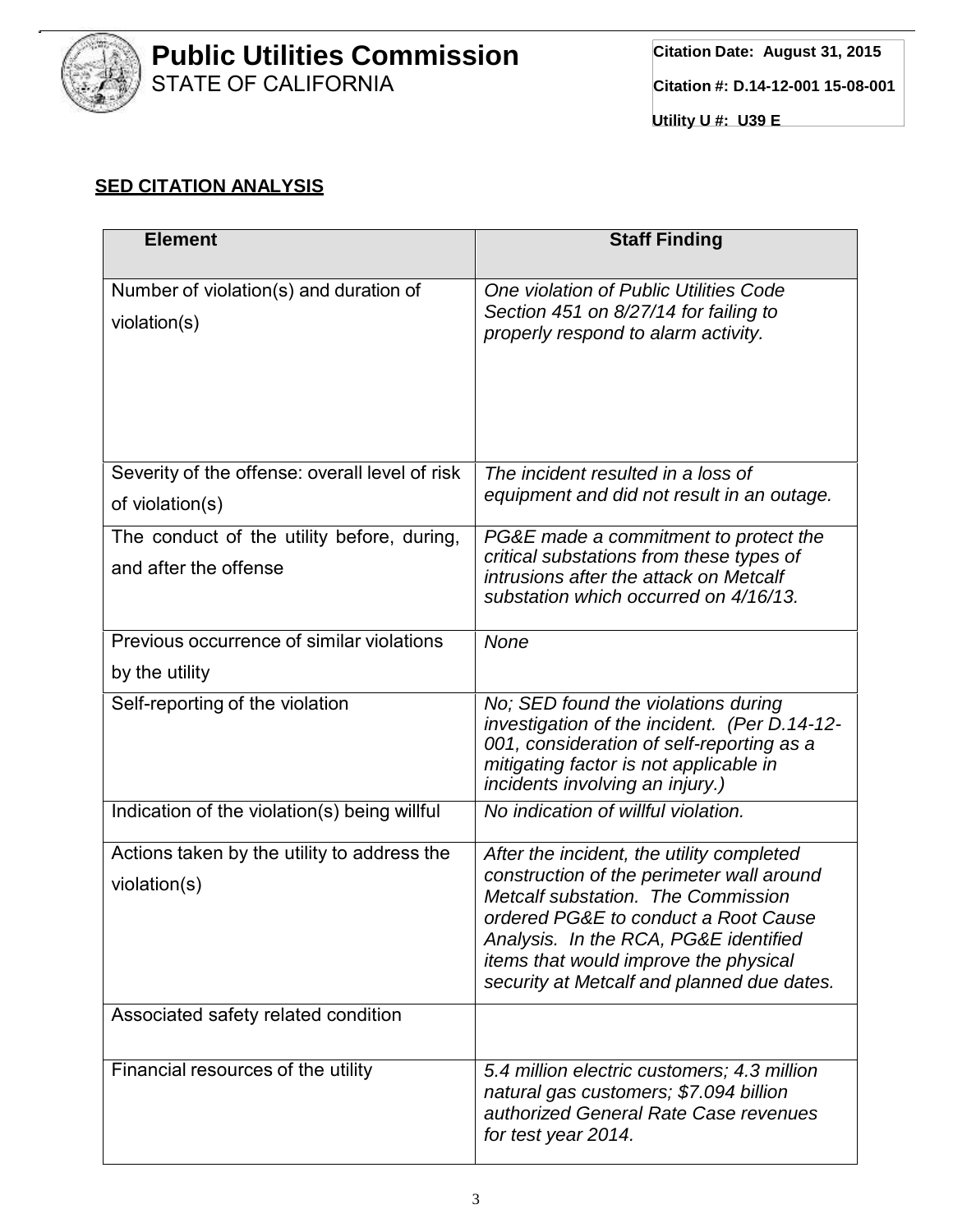

\*

# **Public Utilities Commission** STATE OF CALIFORNIA

**Citation Date: August 31, 2015**

**Citation #: D.14-12-001 15-08-001**

**Utility U #: U39 E**

| The totality of the circumstances                                            | SED considered mitigating and<br>aggravating factors to determine the fine.<br>Aggravating factors included the potential<br>disruption and lack of countermeasures in<br>place after the attack in 2013. Mitigating<br>factors include the steps already taken by<br>PG&E to improve the security program.<br>Other factors considered include that the<br>violations were not willful, PG&E was<br>generally cooperative during SED's<br>investigation, and PG&E possesses<br>sufficient financial resources to pay the<br>penalties. |  |
|------------------------------------------------------------------------------|-----------------------------------------------------------------------------------------------------------------------------------------------------------------------------------------------------------------------------------------------------------------------------------------------------------------------------------------------------------------------------------------------------------------------------------------------------------------------------------------------------------------------------------------|--|
| Other factors deemed relevant by SED                                         | PG&E has been aware of issues with<br>physical security after the 2013 attack on<br>Metcalf substation.                                                                                                                                                                                                                                                                                                                                                                                                                                 |  |
| <b>Resultant Citation Taking All Of These</b><br><b>Factors Into Account</b> | For the violation of Public Utilities Code<br>Section 451, SED sets the penalty at the<br>statutory maximum of \$50,000, assessed<br>only for the day PG&E failed to properly<br>respond to an intrusion. Violation of<br>Section 451 is assessed at \$50,000.<br>The resulting penalty is \$50,000.                                                                                                                                                                                                                                    |  |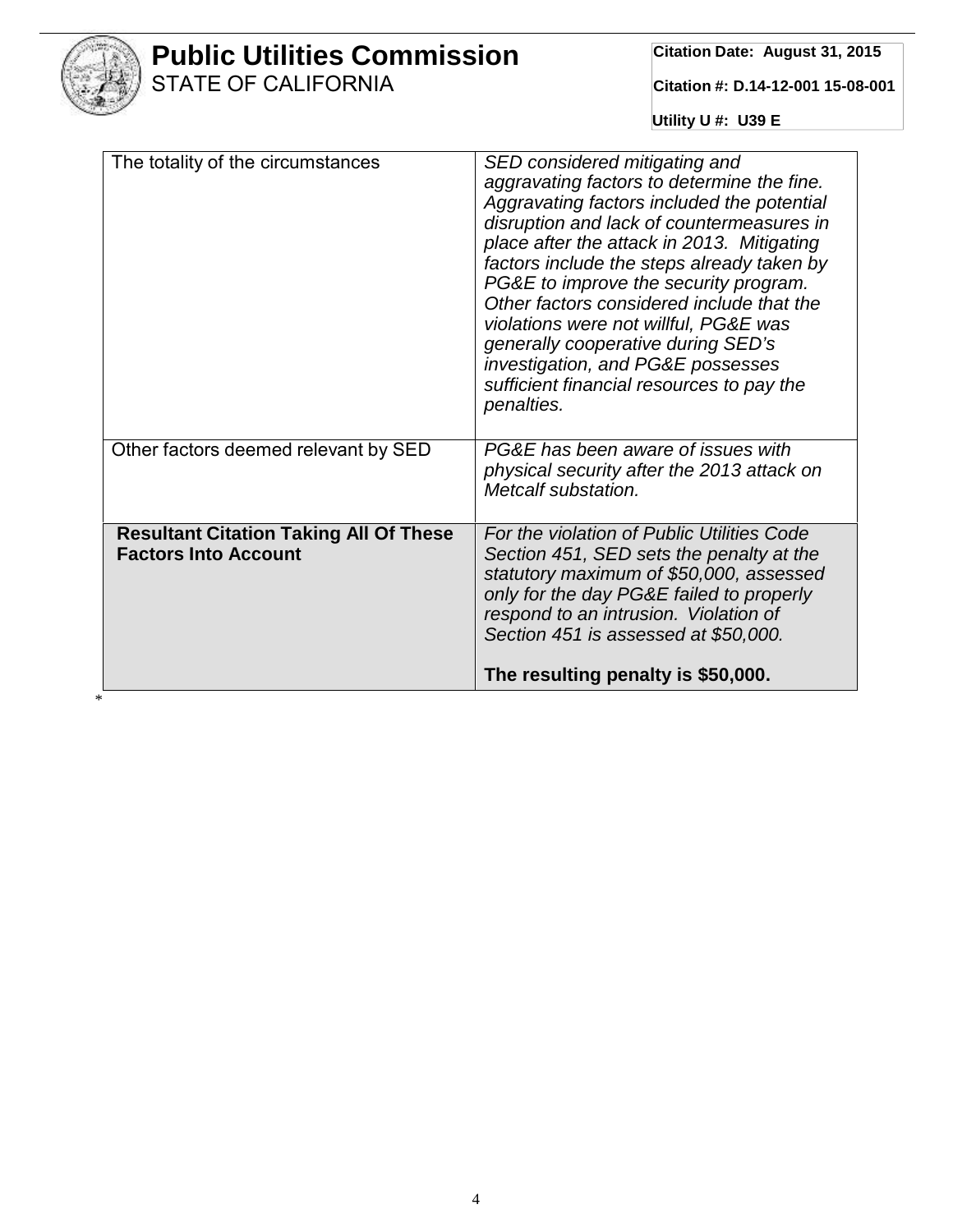

#### **RESPONSE:**

Respondent is called upon to provide a response to this Citation by: **5:00 PM (PDT) on September 30, 2015**.

By way of such response Respondent, **within 30 calendar days,** may either:

- (1) Correct the violations with any immediate safety hazard requiring immediate correction as soon as feasible, and/or submit a Compliance Plan to the Director of SED for correcting those violations requiring more than 30 days to correct, **and** pay a fine pursuant to Pub. Util. Code § 2107. (Submit a check payable to California Public Utilities Commission using the attached *Citation Payment Form.* Upon payment, the fine will be deposited in the State Treasury to the credit of the General Fund and this citation will become final); **or**
- (2) Confirm that the violation(s) noted in this Citation have been corrected and/or otherwise do not present an on-going safety hazard to the Utility's employees and the general public, and /or submit a Compliance Plan to the Director of SED for correcting those violations requiring more than 30 calendar days to correct, **and** contest this citation by completing and submitting a *Notice of Appeal Form*. Please see the attached document, "Directions For Submitting An Appeal To A Citation Issued Pursuant To Decision 14-12-001" for information on the appeals process and the attached "Notice of Appeal Of Citation Form." Also attached is a copy of Resolution ALJ-299, including Appendices A and B.

Respondent's failure to provide a response, as noted above, within 30 calendar days from the date the citation is served, will place Respondent in default of the citation and will result in forfeiture of Respondent's rights to appeal the citation. A late payment will be subject to a penalty of 10% per year, compounded daily and to be assessed beginning the calendar day following the payment-due date. The Commission may take additional action to recover any unpaid fine and ensure compliance with applicable statutes and Commission orders.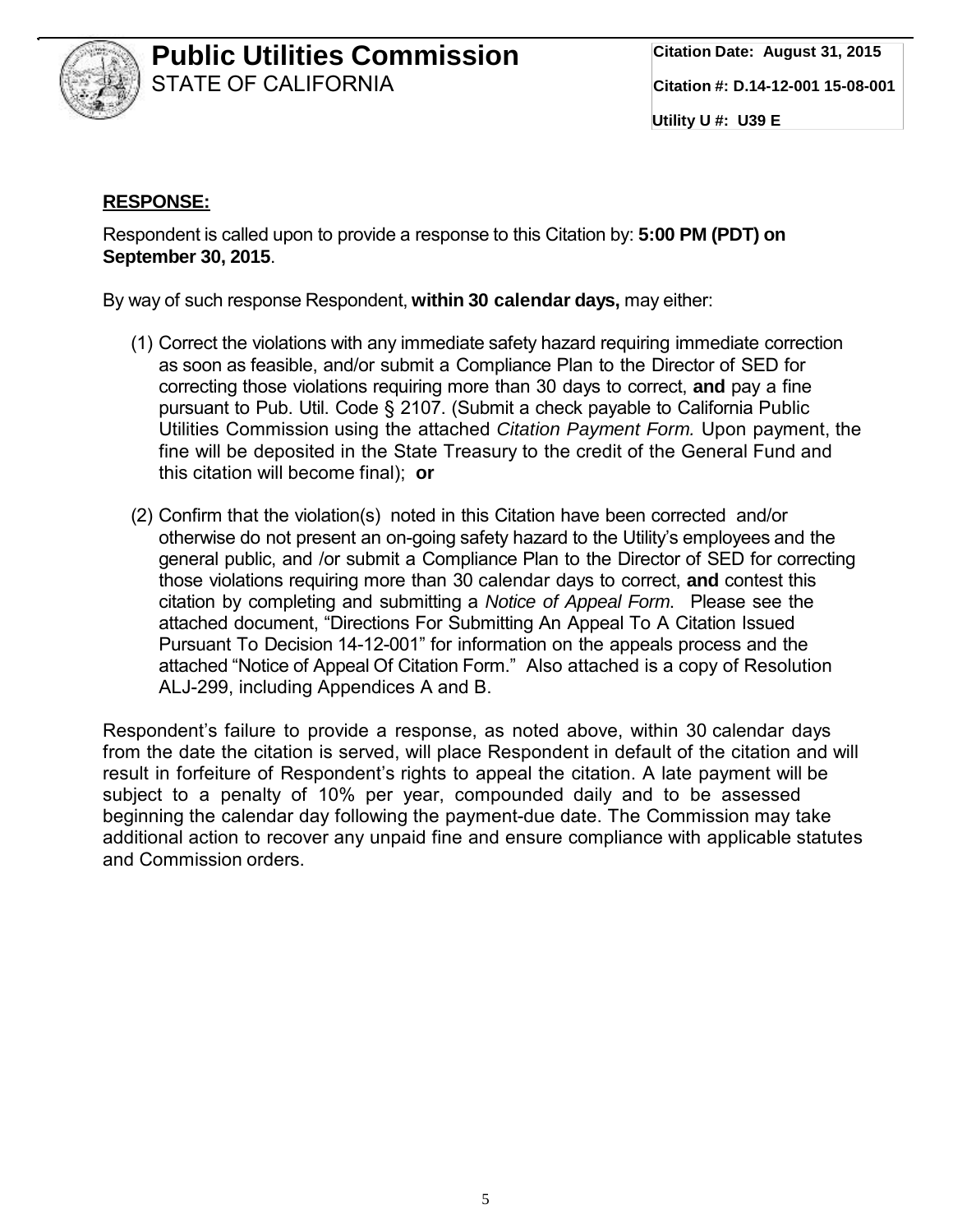

**Citation Date: August 31, 2015** Citation #: D.14-12-001 15-08-001

Utility U #: U39 E

 $\mathbf{a}$ 

The CPUC expects the Utility to take actions, as soon as feasible, to correct, mitigate, or otherwise make safe all violations noted on the Citation regardless of the Utility's intentions to accept or appeal the violation(s) noted in the Citation.

Maraueno

Elizaveta Malashenko **Director** Safety and Enforcement Division **California Public Utilities Commission** 505 Van Ness Avenue San Francisco, CA 94102 elizaveta.malashenko@cpuc.ca.gov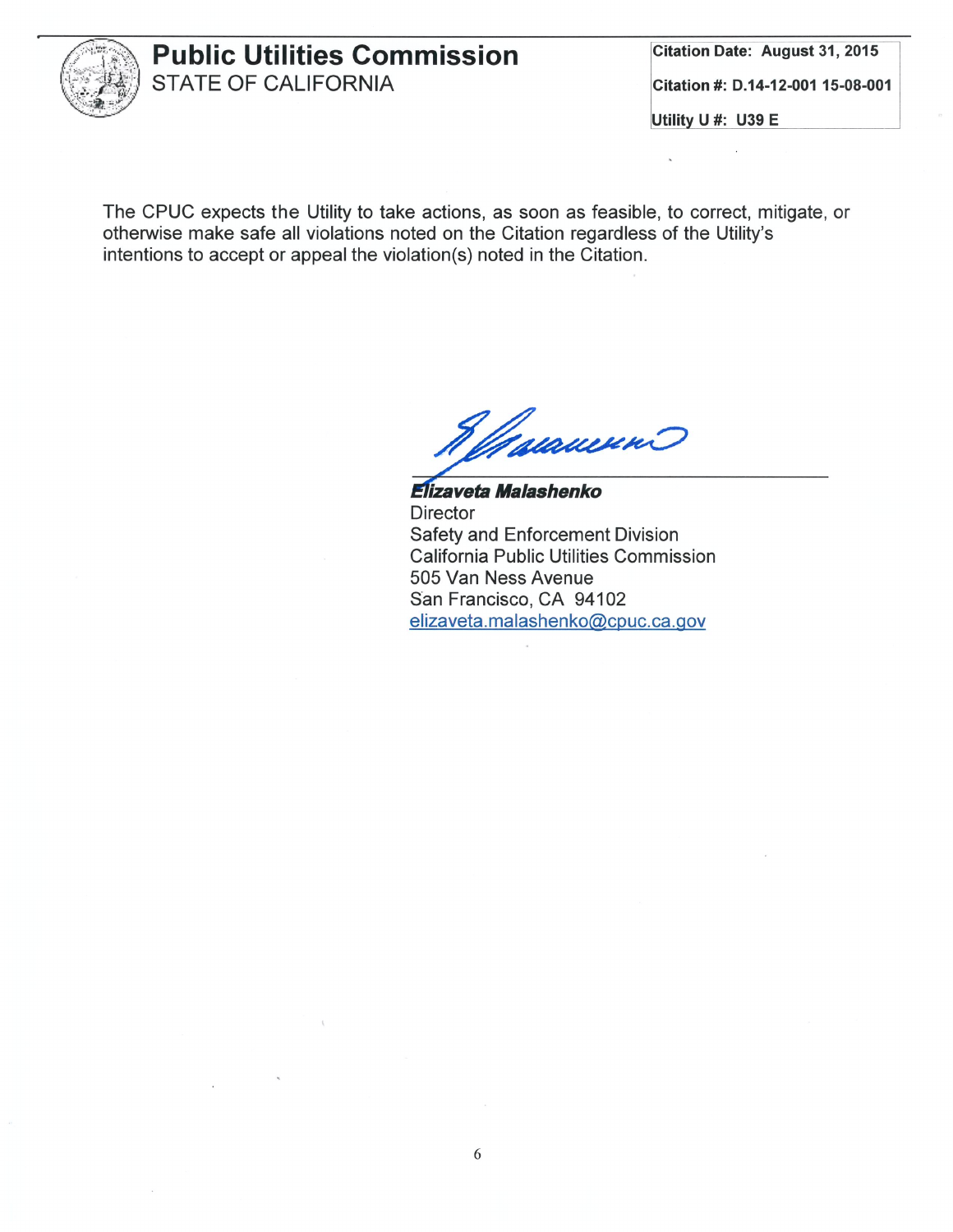

# **CITATION PAYMENT FORM**

|                                                                                        | hereby agree to comply with this citation                                                                                                                                                                                      |  |
|----------------------------------------------------------------------------------------|--------------------------------------------------------------------------------------------------------------------------------------------------------------------------------------------------------------------------------|--|
|                                                                                        |                                                                                                                                                                                                                                |  |
|                                                                                        | noted in the citation on electron contract and no later than electron contract of the contract of an electron contract of an electronic contract of the contract of an electronic contract of an electronic contract of an ele |  |
|                                                                                        | all work to make permanent corrections to any mitigated, or otherwise remaining                                                                                                                                                |  |
| concerns related to the violation(s) will be completed as noted in the Compliance Plan |                                                                                                                                                                                                                                |  |
| we have submitted to the Director of SED and, herewith, pay a fine in the amount of    |                                                                                                                                                                                                                                |  |
| \$ as included in the citation.                                                        |                                                                                                                                                                                                                                |  |
|                                                                                        |                                                                                                                                                                                                                                |  |

Signature of Electrical Corporation's Treasurer, Chief Financial Officer, or President/Chief Executive Officer, or delegated Officer thereof

(Signature) (Date)

(Printed Name and Title)

Payment with a check must be made payable to the *California Public Utilities Commission* and sent to the below address. Please include the citation number on the memorandum line of the check to ensure your payment is properly applied.

> **California Public Utilities Commission Attn: Fiscal Office 505 Van Ness Avenue San Francisco, CA 94102-3298**

**NOTE**: A copy of the completed Citation Payment Form must be sent to the Director of the Safety and Enforcement Division, via email or regular mail, to the address provided on the Citation.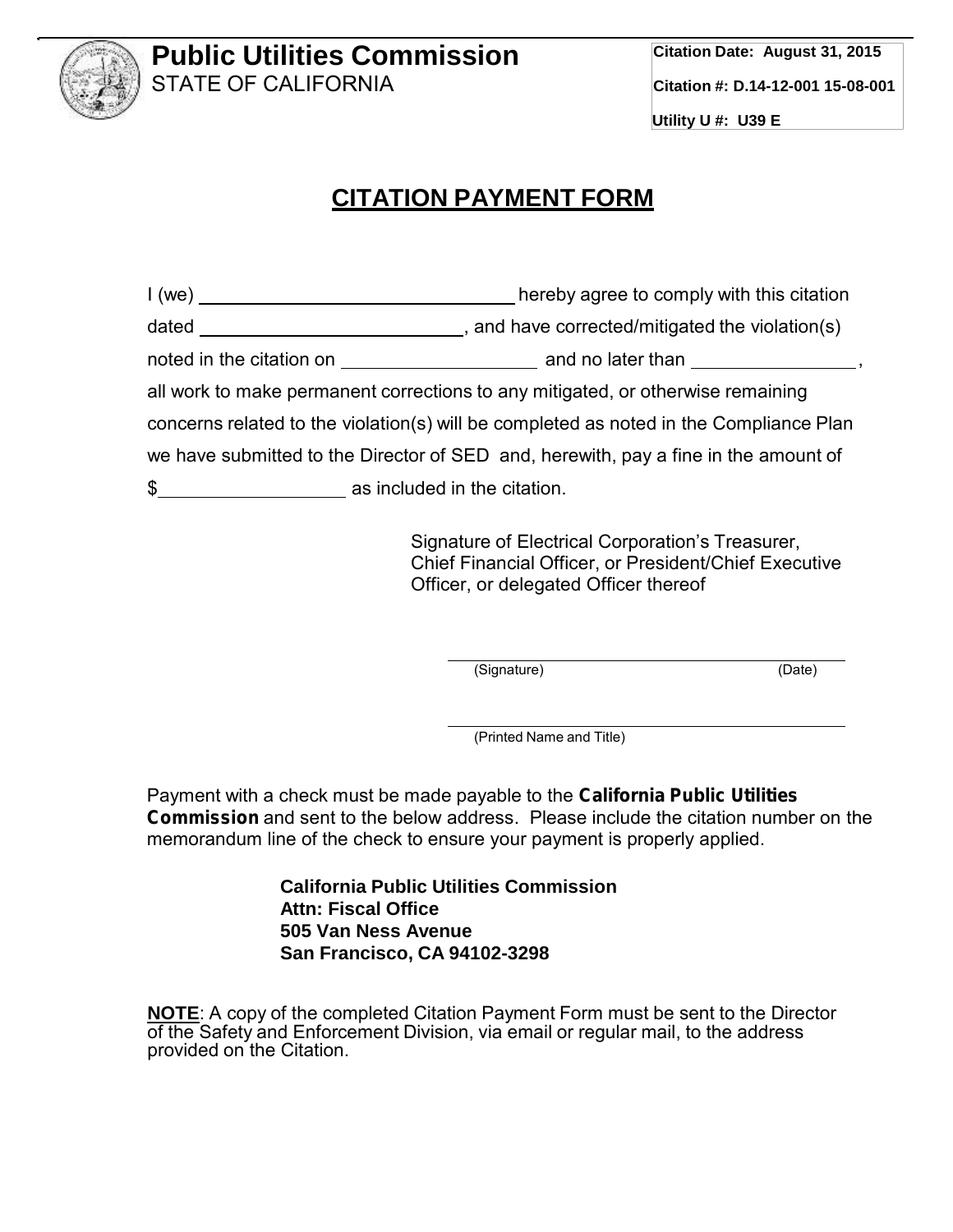

**Utility U #: U39 E**

### **DIRECTIONS FOR SUBMITTING AN APPEAL TO A CITATION ISSUED PURSUANT TO DECISION 14-12-001**

Within 30 calendar days of the Respondent being served with a *CITATION FOR VIOLATIONS ISSUED PURSUANT TO DECISION 14-12-001*, Respondent may appeal the citation. Beyond 30 calendar days of being served with the citation, Respondent is in default and, as a result, is considered as having forfeited rights to appeal the citation. The Respondent must still correct the violation(s) as feasible unless**,** within 30 calendar days from the date of service of the citation**,** the Respondent submits to the Director of SED, a Compliance Plan that provides a detailed description of when the violation(s) will be corrected, the methodology to be utilized, and a statement, supported by an affidavit from the Electrical Corporation's Chief Executive Officer, that in the Respondent's best judgment, the time necessary to correct the violation(s) will not affect the integrity of the operating system or unduly endanger the public.

To appeal the citation, Appellant must file a Notice of Appeal (including a completed title page complying with Rule 1.6 of the Commission's Rules of Practice and Procedure, and attached Notice of Appeal Form) along with copies of any materials the Appellant wants to provide in support of its appeal with the Commission's Docket Office **and** must serve the Notice of Appeal, at a minimum, on

- 1) The Chief Administrative Law Judge (with an electronic copy to: ALJ\_Div\_Appeals\_Coordinator@cpuc.ca.gov),
- 2) The Director of Safety and Enforcement Division
- 3) The Executive Director
- 4) General Counsel
- 5) The Director of the Office of Ratepayer Advocates

at the address listed below within 30 calendar days of the date on which the Appellant is served the Citation. The Appellant must file a proof of service to this effect at the same time the Appellant files the Notice of Appeal. The Notice of Appeal must at a minimum state: (a) the date of the citation that is appealed; and (b) the rationale for the appeal with specificity on all grounds for the appeal of the citation.

*California Public Utilities Commission 505 Van Ness Ave. San Francisco, CA 94102 Attn: <Insert Title>*

**NOTE:** Submission of a *Notice of Appeal Form* in no way diminishes Appellant's responsibility for correcting the violation described in the citation, or otherwise ensuring the safety of facilities or conditions that underlie the violations noted in the Citation.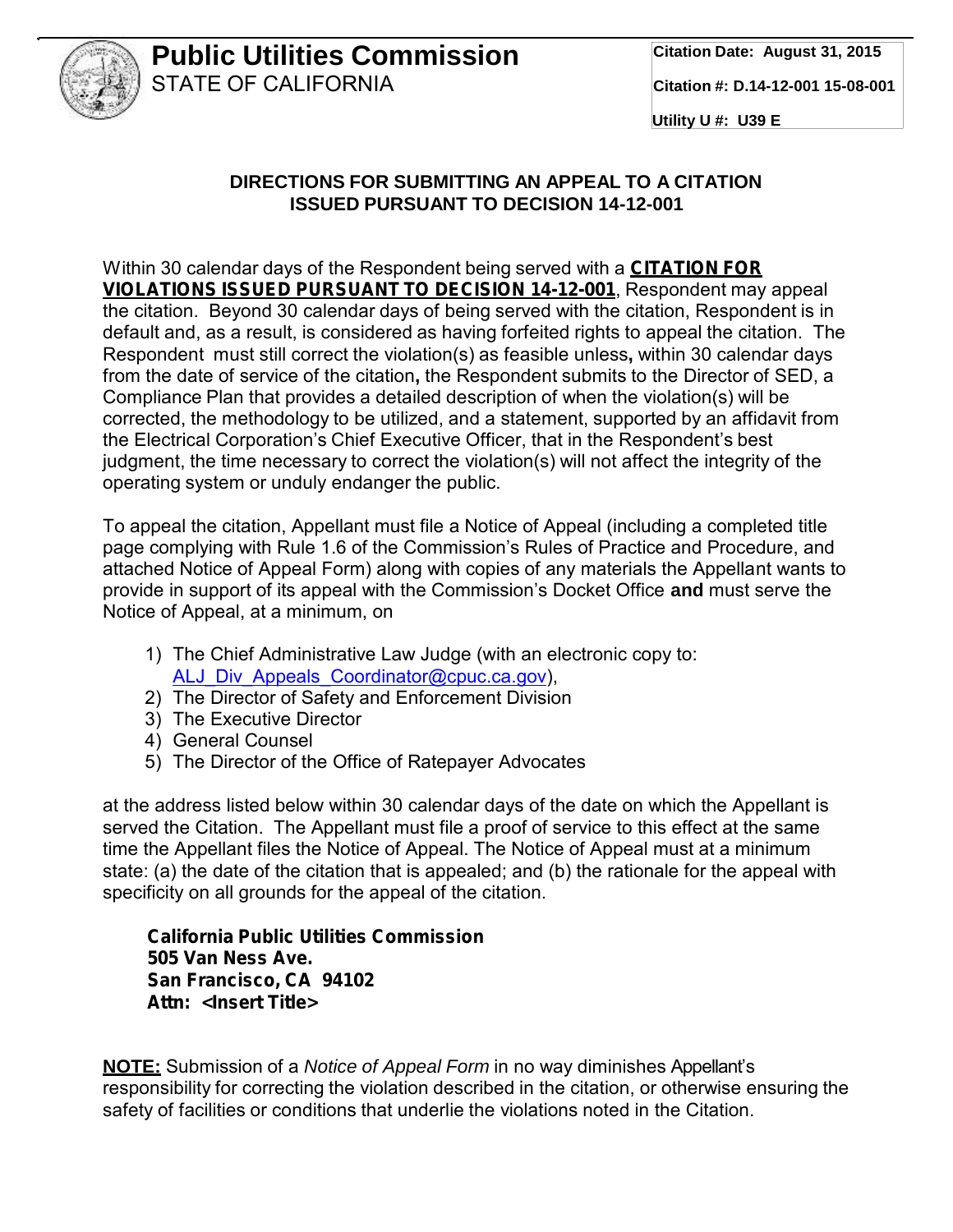

**Utility U #: U39 E**

Ex Parte Communications as defined by Rule 8.1(c) of the Commission's Rules of Practice and Procedure, are prohibited from the date the citation is issued through the date a final order is issued on the citation appeal.

After receipt of the Appellant's *Notice of Appeal Form*, a hearing will be convened before an Administrative Law Judge. At least ten business days before the date of the hearing, the Appellant will be notified and provided with the location, date, and time for the hearing. At the hearing,

- (a) Appellant may be represented by an attorney or other representative, but any such representation shall be at the sole expense of the Respondent;
- (b) Appellant may request a transcript of the hearing, but must pay for the cost of the transcript in accordance with the Commission's usual procedures;
- (c) Appellant is entitled to the services of an interpreter at the Commission's expense upon written request to the Chief Administrative Law Judge not less than five business days prior to the date of the hearing; and
- (d) Appellant may bring documents to offer in evidence (Rule 13.6 (Evidence) of the Commission's Rules of Practice and Procedure applies) and/or call witnesses to testify on Respondent's behalf. At the Commission's discretion, the hearing in regard to the Appellant's appeal can be held in a hearing room at either of the offices of the CPUC at the following locations:

**San Francisco**: **Los Angeles:** San Francisco, CA 94102 Los Angeles, CA 90013

320 West 4<sup>th</sup> Street, Suite 500

The hearing(s) held in regard to the Appellant's appeal will be adjudicated in conformance with all applicable Public Utilities Code requirements.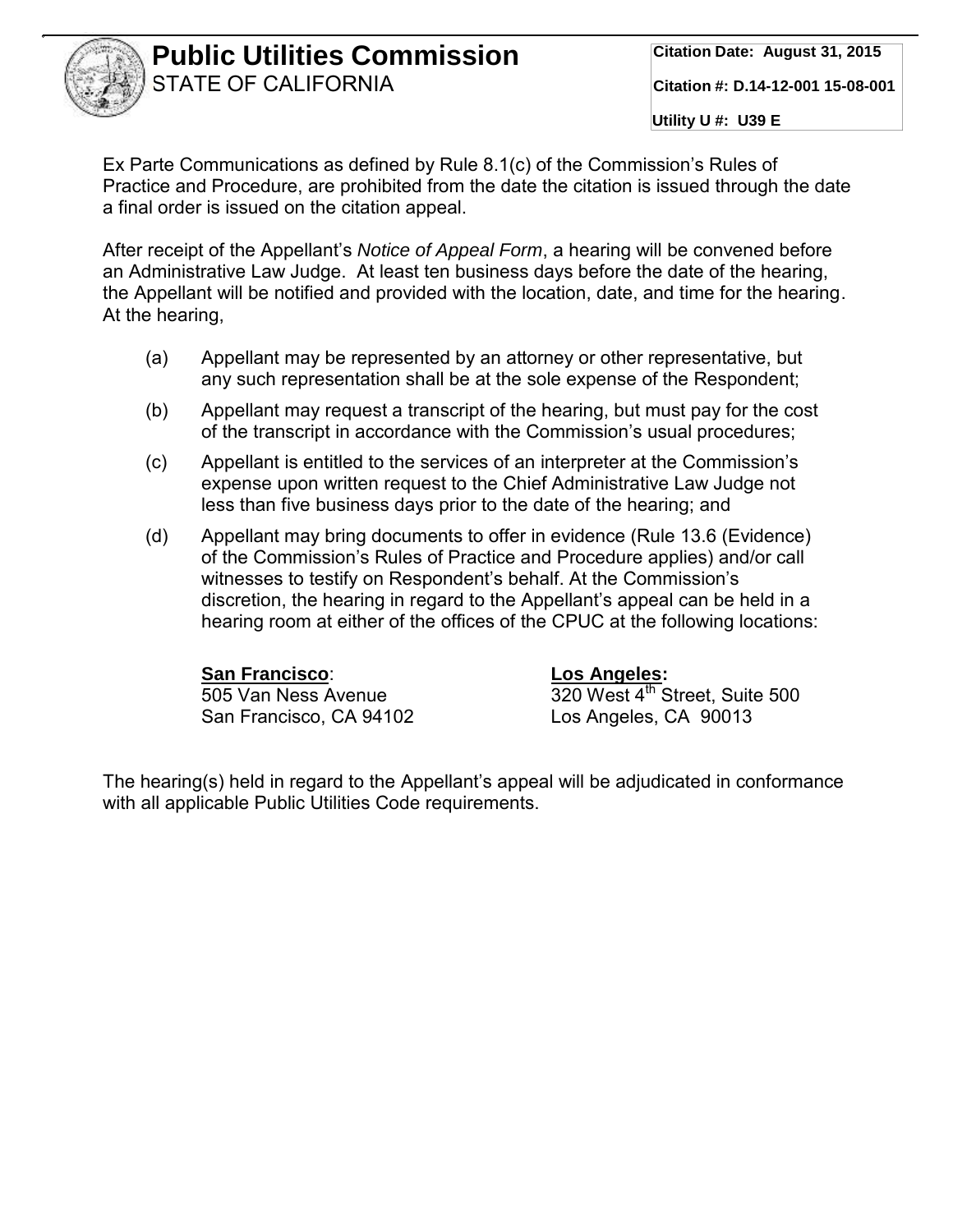

#### **Notice of Appeal Form Appeal of PG&E from Citation D.14-12-001 15-07-001 Issued by Safety and Enforcement Division (For A Citation Issued Pursuant to Decision 14-12-001)**

| Citation Date: 1988                |
|------------------------------------|
| Citation #: D.14-12-001 - -        |
| Utility U#: ______________________ |
| Appeal Date:______________         |
|                                    |
|                                    |
|                                    |
|                                    |
|                                    |
| [Citation Number]                  |
|                                    |

Statements supporting Appellant's Appeal of Citation (You may use additional pages if needed and/or attach copies of supporting materials along with this form).